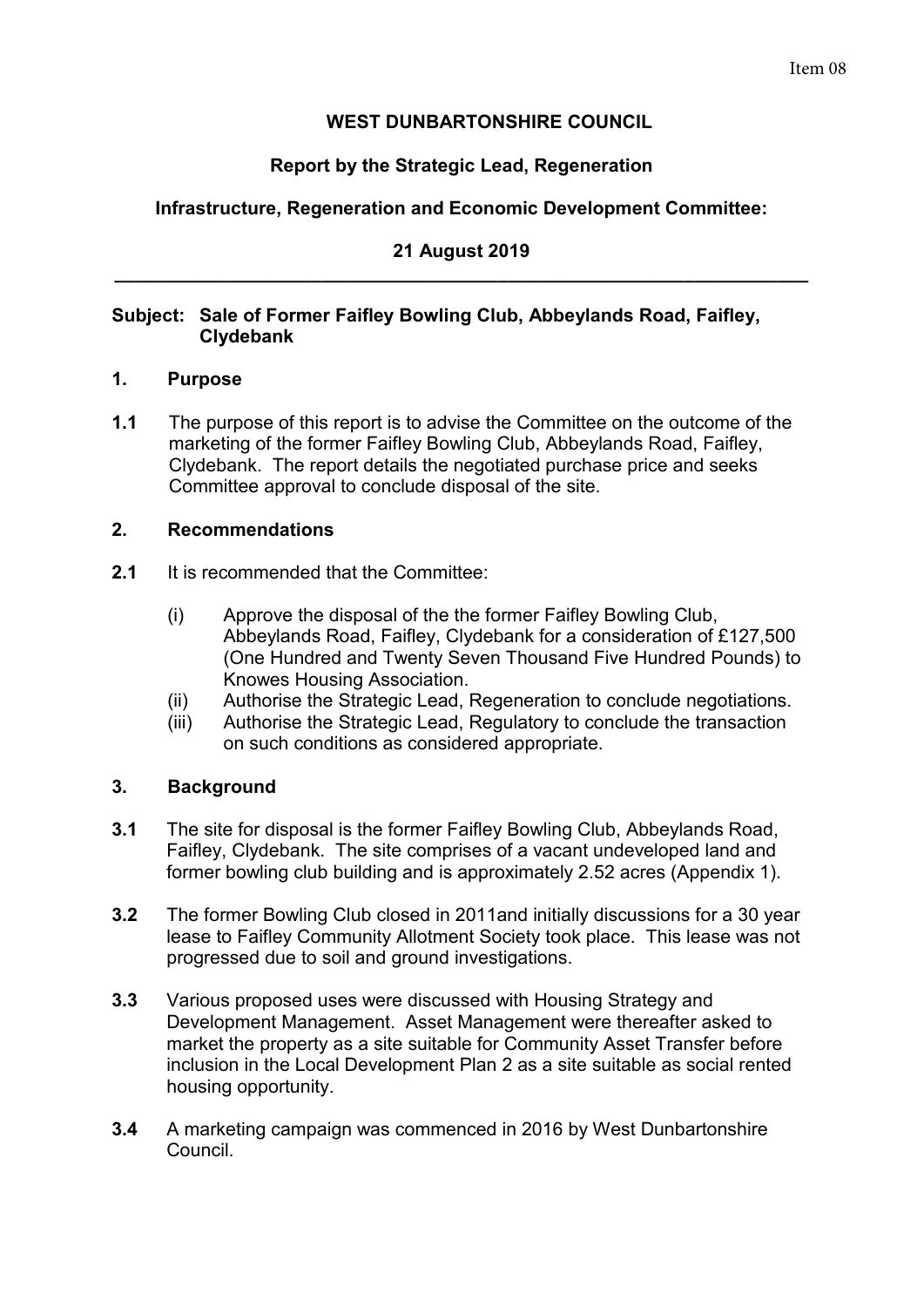**3.5** The site was extensively marketed; sales particulars (Appendix 2) were uploaded onto the Council's own website and numerous mailshots carried out to community groups within the area. A "For Sale" sign was also erected at a prominent location on site.

## **4. Main Issues**

- **4.1** No offers or notes of interest were received from any community groups during the marketing period and following further discussions with Housing Strategy & Development and Development Management, Asset Management were advised that they could proceed to negotiate with Knowes Housing Association on the basis of the inclusion of the site within the Strategic Housing Investment Plan and the partnership working with the Council's House Strategy and Development team.
- **4.2** Within the Local Development Plan Proposed Plan 2018 the site is identified as opportunities for social rented housing opportunity (H2(63)).
- **4.3** Knowes Housing Association was formed on 1st March 1998 following a large scale voluntary transfer of 1,115 properties in the Faifley and Duntocher area of Clydebank from the former Scottish Homes. Knowes currently owns and manages 1,030 properties and acts as factor to a further 694. Knowes is a charitable registered social landlord managed by a Committee made up of local tenants and home owners.
- **4.4** The Council's Strategic Housing Investment Plan (SHIP) sets out the funding properties for affordable housing for a five year period. It indicates how the priorities in the Local Housing Strategy will be delivered.
- **4.5** Following a call for sites to identify potential development opportunities for social housing sites the former Faifley Bowling Club was put forward by Knowes Housing Association as a possible site and will be included in the SHIP 2017/18 – 2022/23 which was approved by Housing and Communities Committee on 1 November 2017.
- **4.6** The Faifley Bowling Club is included within the SHIP programme with a possible site start between January 2020 and March 2020. The funding shown for projects in the SHIP is an indication only of the spending plans and does not guarantee that these sums will be made available. Each proposal will require to go through a further detailed assessment before funding is committed.
- **4.7** Projects which receive funding through the SHIP require to contribute towards Local Housing Strategy outcomes and help address housing need. In terms of the types of housing which is required, the SHIP recognises that physical access to too many of the existing stock is an issue and we encourage the provision of more accessible housing and ones suitable for wheelchair users. Shortages of 1-bedroom and larger, family sized homes are also identified.
- **4.8** A valuation of £127,500 (One Hundred and Twenty Seven Thousand Five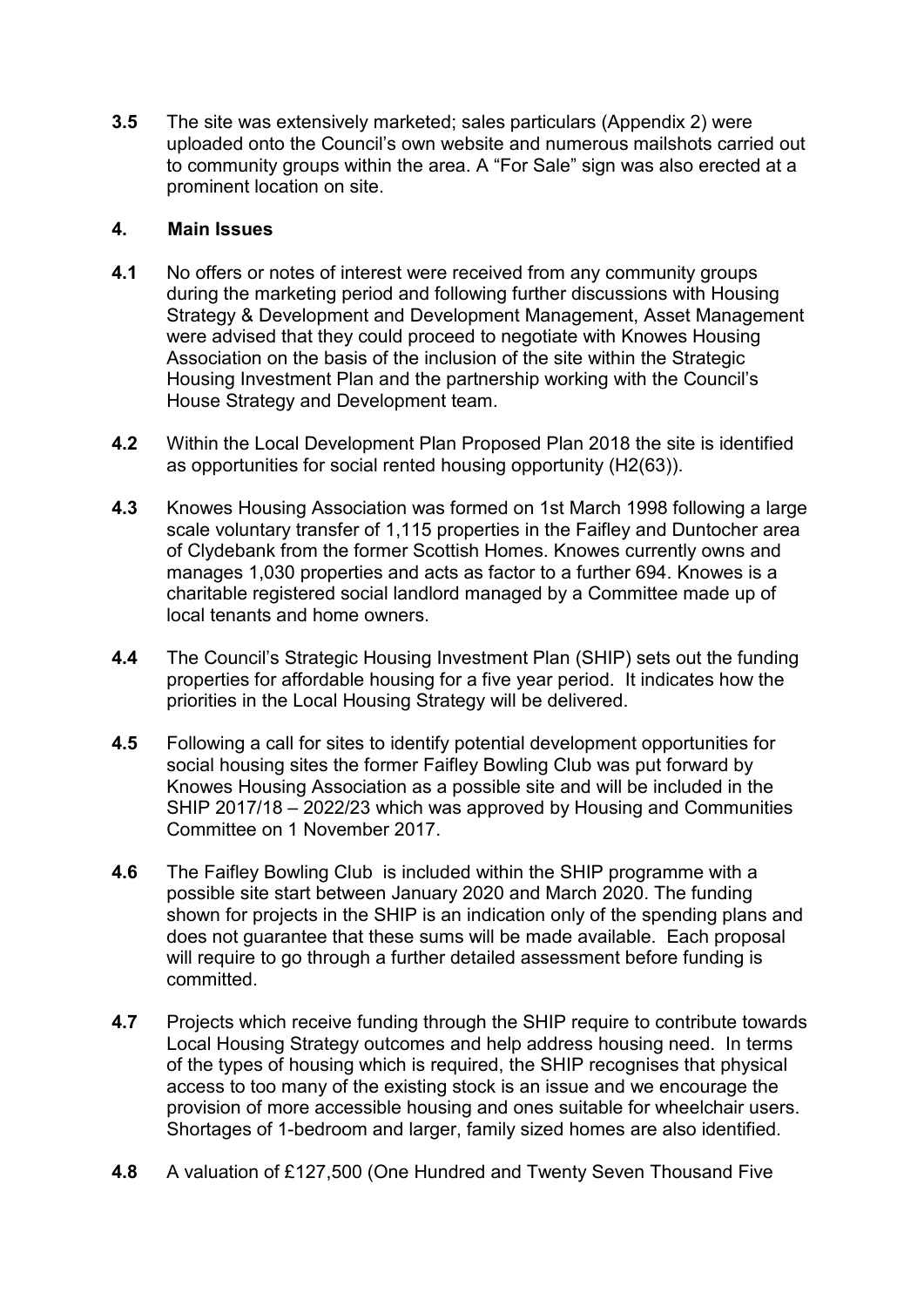Hundred Pounds) has been received by Knowes Housing Association from the District Valuer and the purchase price will be subject to deduction of abnormals which will not exceed £77,500 (Seventy Seven Thousand Five Hundred Pounds) which will leave a minimum guaranteed price of £50,000 (Fifty Thousand pounds). As a minimum of £50,000 but Site Investigation by Knowes maximum costs of abnormals rigorously investigation of abnormals on the costs.

**4.9** A site layout plan has still to be agreed with Development Management before a number of units can be confirmed but based on the Local Development Plan Proposed Plan 2018 this is indicated at 15 units.

## **5. People Implications**

**5.1** Other than the Officers time involved in concluding the proposed deal there are no People implications.

## **6. Financial and Procurement Implications**

- **6.1** The financial implications of the proposed sale is a capital receipt received will be between £127,500 and £50,000 depending on the value of abnormals identified.
- **6.2** Construction of the indicative 15 units as indicated would generate a minimum income in the region of £16,451 per annum for both Council Tax based on Band C rating. This income stream cannot obviously be guaranteed and would be dependent on all units being sold and planning permission being achieved. We have had no indicative layout plan by the purchaser and therefore this is at this stage an anticipated figure. The income stream cannot be guaranteed as this would depend on the net migratory effect.
- **6.3** There are no procurement implications arising from this report.

## **7. Risk Analysis**

**7.1** The main risk associated with the disposal of the site is that the transaction may not conclude for a variety of reasons including planning, ground conditions and abnormals. In that case, the Council will require to remarket the site for sale.

## **8. Environmental Sustainability**

**8.1** Any future development of the sites will require that SEA legislation will be considered and taken into account as part of any planning application assessment.

# **9. Equalities Impact Assessment (EIA)**